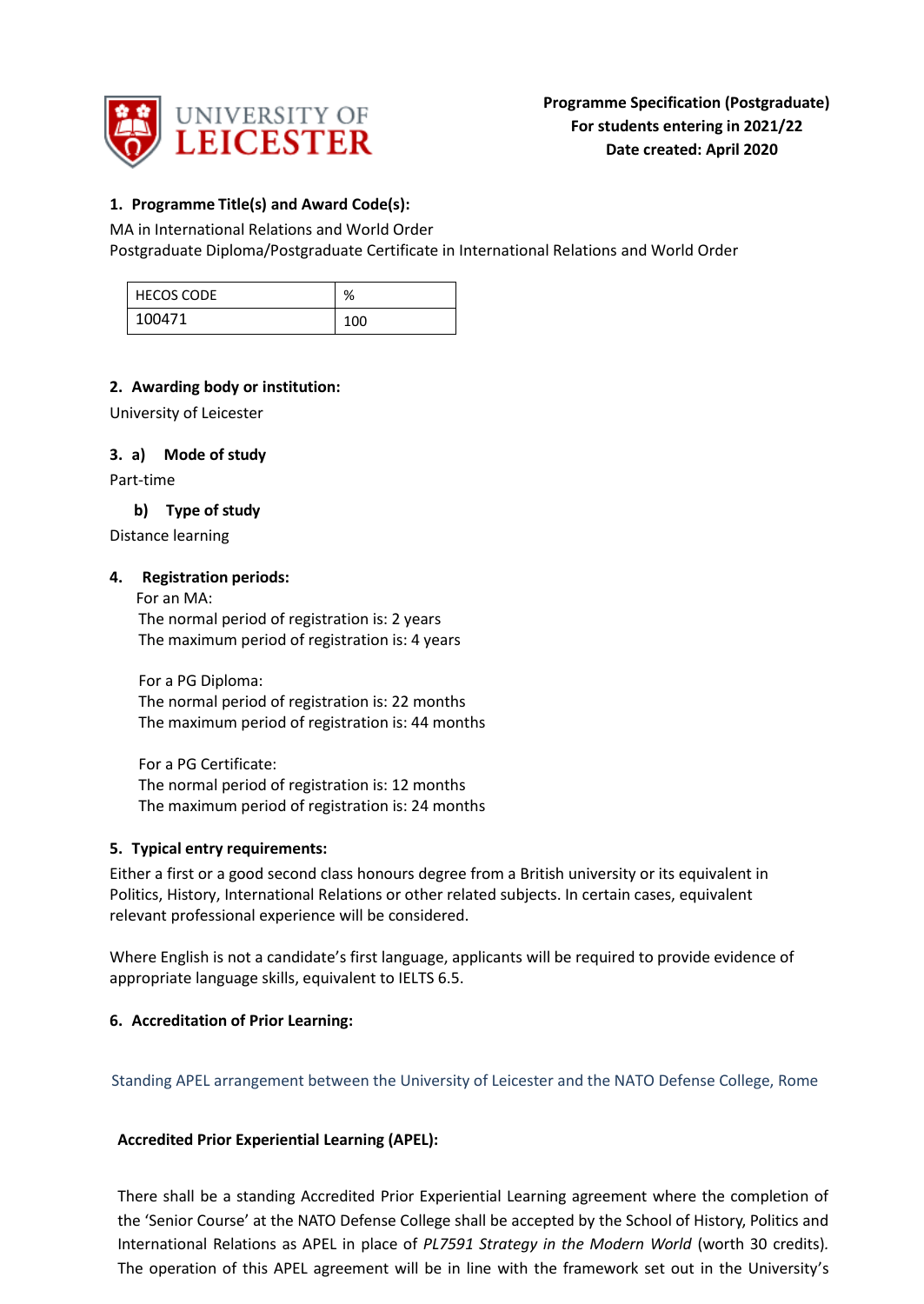Senate Regulations governing admission and registration, and the Policy on the Accreditation of Prior Learning.This standing APEL agreement is applicable to the following distance learning programmes:

- PGCert, PGDip and MA International Relations and World Order
- PGCert, PGDip and MA International Security Studies
- PGCert, PGDip and MA Diplomatic Studies
- PGCert, PGDip and MA Human Rights and Global Ethics
- PGCert, PGDip and MA Politics of Conflict and Violence
- PGCert, PGDip and MA Security, Conflict and International Development.

# Process for application of APEL

Applicants wishing to claim APEL will be required to submit evidence of completion of the Senior Course as well as a short portfolio of work. The format of the portfolio will be agreed between UoL and the NATO Defense College, Rome. This portfolio will be reviewed by UoL staff to confirm that it demonstrates that students have met the learning outcomes associated with PL7591. The University of Leicester requires students to have completed the Senior Course within the last five years in order to qualify for this APEL standing arrangement.

Subject to approval by UoL staff, applicants will be eligible to undertake a PGCert, PGDip or MA programme with UoL, consisting of:

 PG Certificate**:** NATO College Senior Course (accepted as Experiential Prior Learning on the completion of short portfolio submitted to UoL) + **one** core module offered by University of Leicester. *This structure for the PG Certificate is only available to NATO applicants. In the event that the PG Cert is continued to PG Diploma or MA the student must complete the second core module.*

 PG Diploma**:** NATO College Senior Course (accepted as Experiential Prior Learning on the completion of short portfolio submitted to UoL) + two core modules + one optional module offered by the University of Leicester.

 Masters: NATO College Senior Course (accepted as Experiential Prior Learning on the completion of short portfolio submitted to the UoL), two core modules, one optional module and dissertation offered by the University of Leicester.

### **Award and Classification**

The credits awarded by UoL on the basis of the APEL will be ungraded. Degrees will be calculated on the basis of the credits achieved at the University of Leicester only. This will be undertaken on a pro-rata basis, in line with the Policy on the Accreditation of Prior Learning.

In the case of the PG Certificate the University of Leicester requires that students successfully pass their core module (offered by the UoL) in order to achieve the qualification.

Senior Course members must meet the language requirements set out in the School of History, Politics and International Relations admissions policy in order to be accepted onto their chosen degree. The requirements are set out in the Programme Specification for each programme.

### **Fee Reduction**

Current or past Senior Course members will be offered a 10% discount on course fees, rising to 15% for 10 or more registered students per semester. Only applications **not** claiming APEL are eligible for this fee reduction.

Applications claiming APEL will have their fee reduced by the equivalent of 30 credits.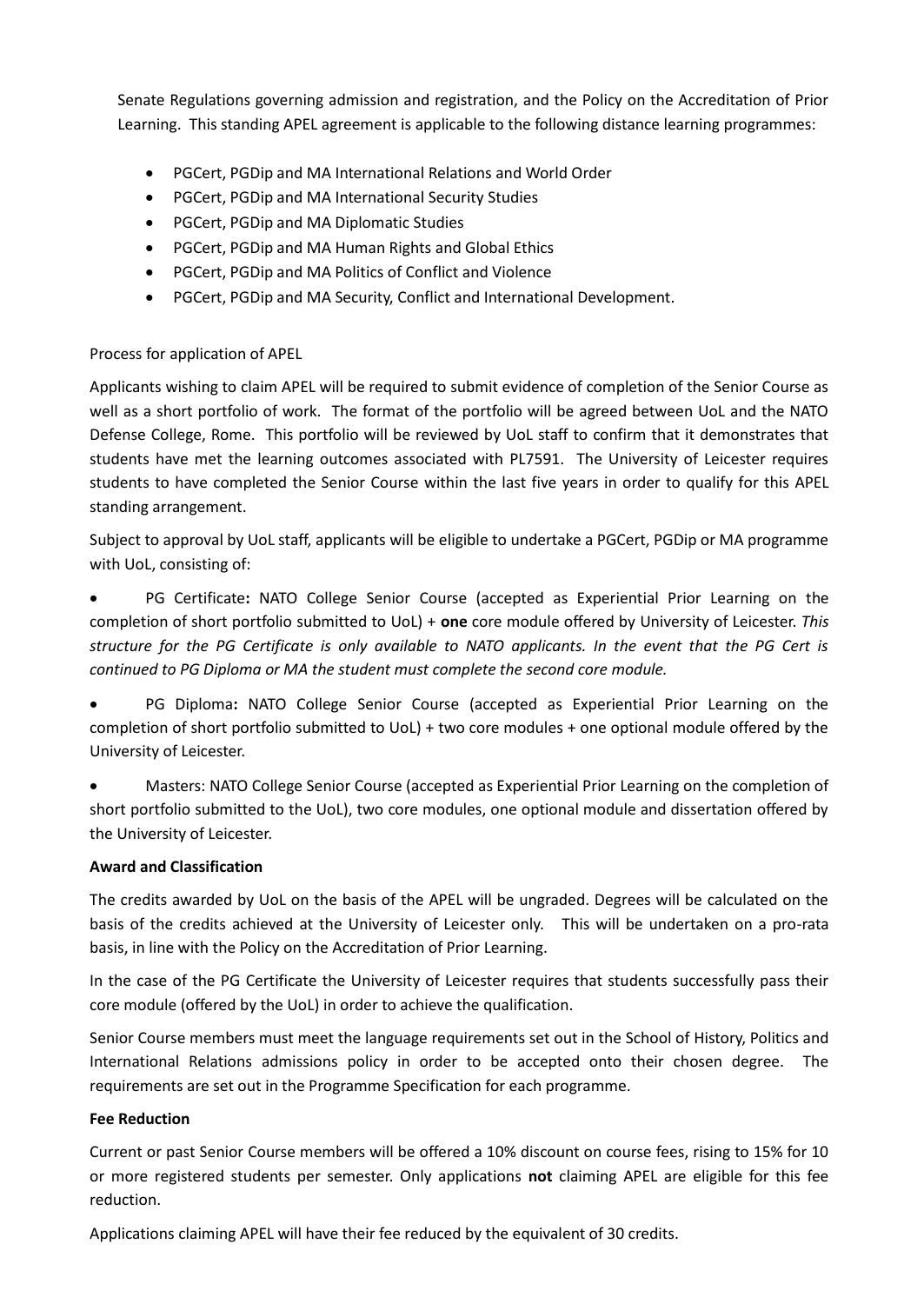### **7. Programme aims:**

The overall aim of the programme is to provide a comprehensive understanding of contemporary international relations. By providing a thorough grounding in the subject, students are made aware of the importance of this topic to a sophisticated understanding of global political developments.

The programme also aims to:

- achieve a balance between a thorough exploration of the theoretical dimension and the consideration of empirical issues and practical debates in post-Cold War international relations.
- provide students with the competencies and skills to understand contemporary debates in international relations and to analyse international relations using a mixture of theoretical and empirical tools.

## **8. Reference points used to inform the programme specification:**

The programme has been developed with reference to the following sources:

- QAA Benchmarking statement for Politics and International Relations **<http://www.qaa.ac.uk/en/Publications/Documents/SBS-politics-15.pdf>**
- QAA Framework for Higher EducationQualifications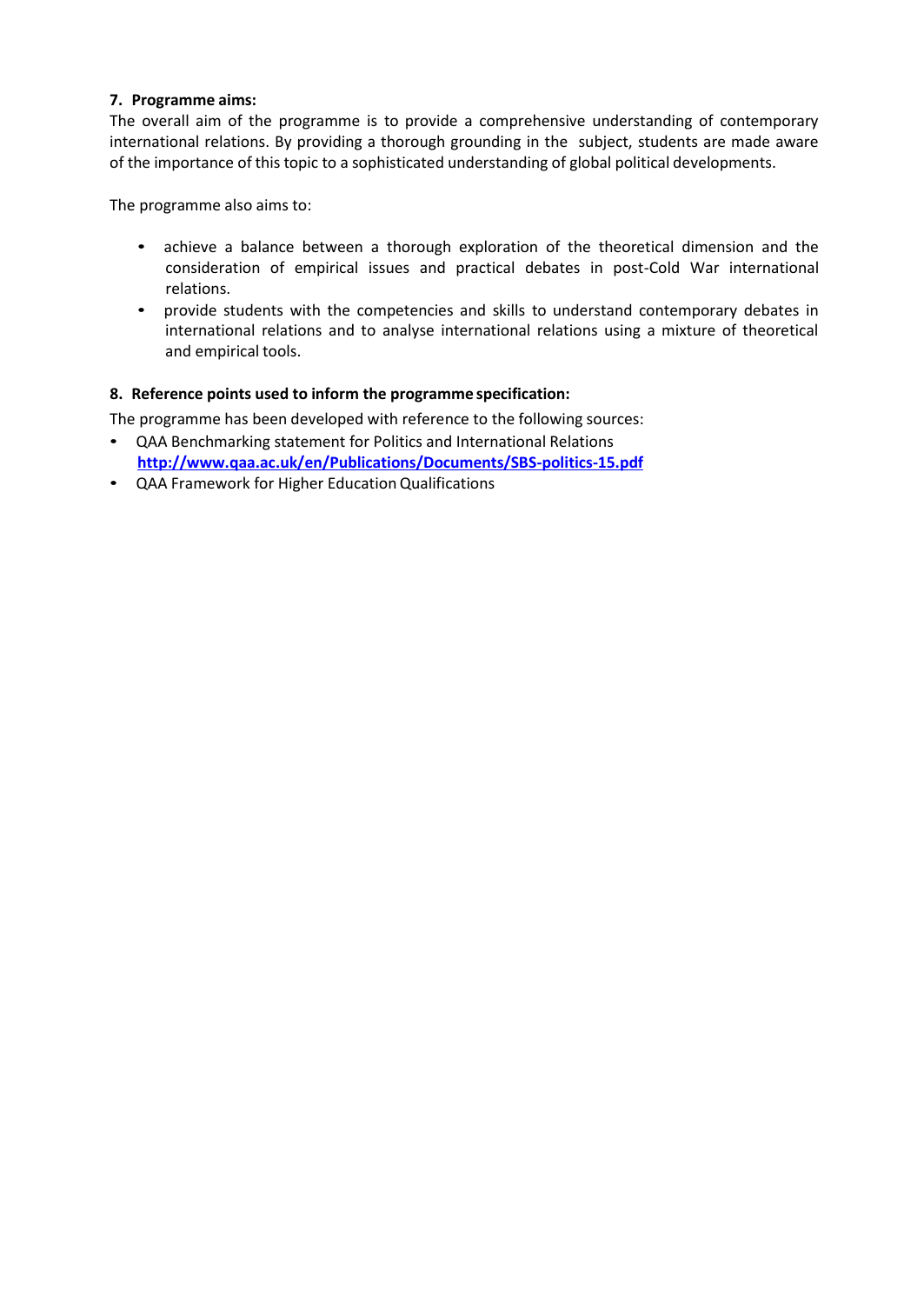- University of Leicester Learning Strategy: **<http://www2.le.ac.uk/offices/sas2/quality/learnteach>**
- University Employability Strategy
- Periodic Developmental Review Reports (February 2014)

# **9. Programme Outcomes:**

|        | <b>Intended Learning Outcomes</b>                                                                                                                                             | <b>Teaching and Learning</b>                                                                                                      | <b>How Demonstrated?</b>                                                                                |  |  |
|--------|-------------------------------------------------------------------------------------------------------------------------------------------------------------------------------|-----------------------------------------------------------------------------------------------------------------------------------|---------------------------------------------------------------------------------------------------------|--|--|
|        |                                                                                                                                                                               | <b>Methods</b>                                                                                                                    |                                                                                                         |  |  |
|        | (a) Subject and Professional skills                                                                                                                                           |                                                                                                                                   |                                                                                                         |  |  |
|        | <b>Knowledg</b><br>e                                                                                                                                                          |                                                                                                                                   |                                                                                                         |  |  |
| MA     | Recognise, describe and discuss a<br>wide range of important themes<br>and issues in post-Cold War<br>international relations                                                 | Guided private study;<br>directed reading; electronic<br>seminar/forum; essay<br>commentary/feedback; and<br>independent research | Participation in online<br>activities; literature<br>review; research proposal;<br>essays; dissertation |  |  |
| PGDip  | Recognise, describe and discuss<br>the major themes and issues in<br>post-Cold War international<br>relations                                                                 | Guided private study;<br>directed reading; electronic<br>seminar/forum; essay<br>commentary/feedback; and<br>independent research | Participation in online<br>activities; literature<br>review; research proposal;<br>essays               |  |  |
| PGCert | Identify and explain the major<br>themes and issues in post-Cold<br>War international relations                                                                               | Guided private study;<br>directed reading; electronic<br>seminar/forum; essay<br>commentary/feedback; and<br>independent research | Participation in online<br>activities; research<br>proposal; essays                                     |  |  |
|        |                                                                                                                                                                               | <b>Concepts</b>                                                                                                                   |                                                                                                         |  |  |
| MA     | Discuss, analyse and appraise a<br>wide range of international<br>relations concepts and theories<br>and relate and apply these to<br>empirical practices and<br>developments | Guided private study;<br>directed reading; electronic<br>seminar/forum; essay<br>commentary/feedback; and<br>independent research | Participation in online<br>activities; literature<br>review; research proposal;<br>essays; dissertation |  |  |
| PGDip  | Discuss, analyse and appraise the<br>major international relations<br>concepts and theories and relate<br>these to empirical practices and<br>developments                    | Guided private study;<br>directed reading; electronic<br>seminar/forum; essay<br>commentary/feedback; and<br>independent research | Participation in online<br>activities; literature<br>review; research proposal;<br>essays               |  |  |
| PGCert | Explain and assess key concepts<br>and theories and relate these to<br>empirical practices and<br>developments                                                                | Guided private study;<br>directed reading; electronic<br>seminar/forum; essay<br>commentary/feedback; and<br>independent research | Participation in online<br>activities: research<br>proposal; essays                                     |  |  |
|        |                                                                                                                                                                               | <b>Technique</b>                                                                                                                  |                                                                                                         |  |  |
| MA     | Masterful application of key<br>theories and concepts, research<br>methods, and learnt skills in<br>referencing and appropriate<br>written and verbal<br>communication        | Guided private study;<br>directed reading; electronic<br>seminar/forum; essay<br>commentary/feedback; and<br>independent research | Participation in online<br>activities; literature<br>review; research proposal;<br>essays; dissertation |  |  |
| PGDip  | Confidently apply key theories and<br>concepts and learnt skills in<br>referencing and appropriate<br>written and verbal communication                                        | Guided private study;<br>directed reading; electronic<br>seminar/forum; essay<br>commentary/feedback; and<br>independent research | Participation in online<br>activities; literature<br>review; research proposal;<br>essays               |  |  |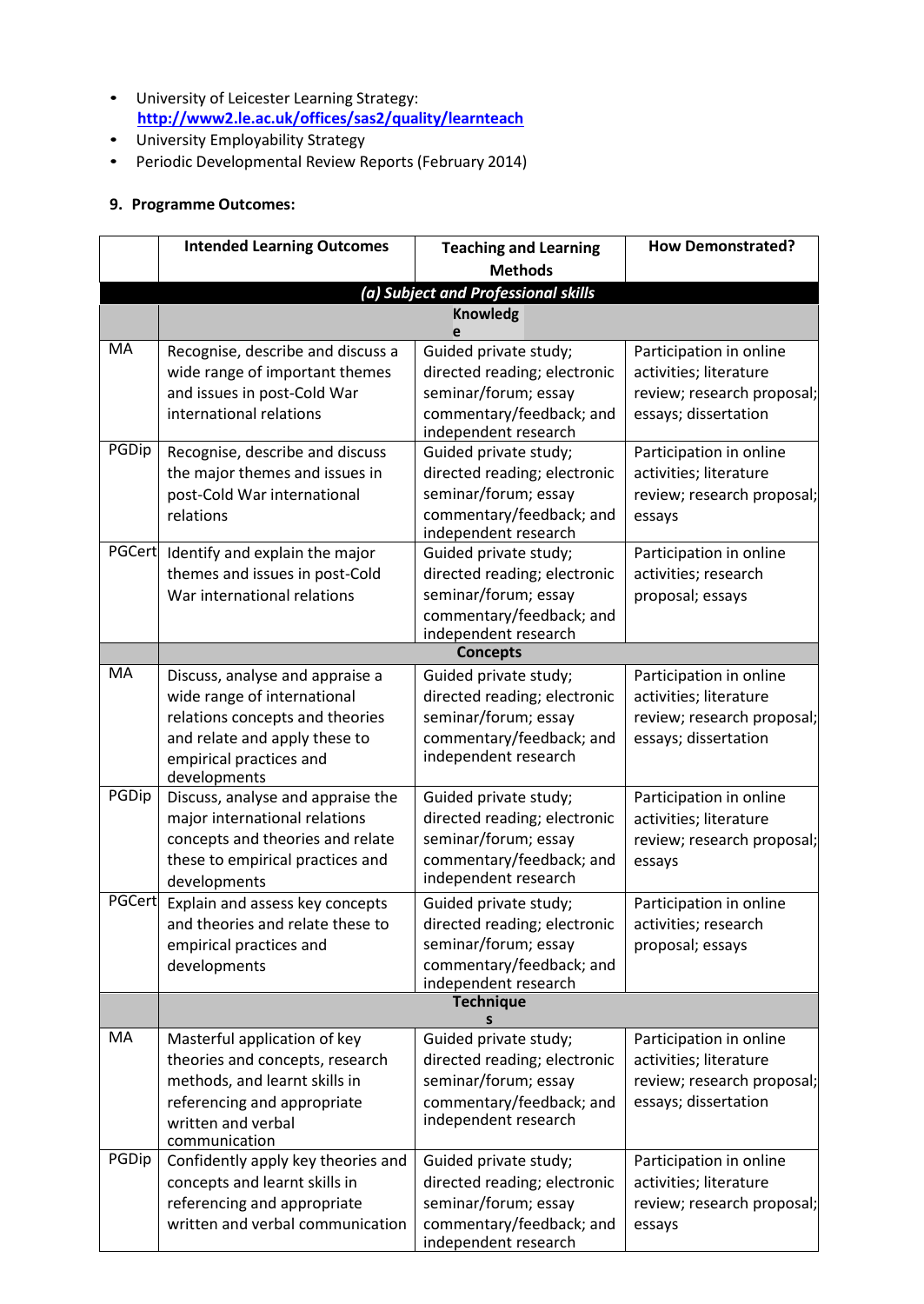| PGCert Apply key theories and concepts | Guided private study;        | Participation in online |
|----------------------------------------|------------------------------|-------------------------|
| and learnt skills in referencing and   | directed reading; electronic | activities; research    |
| appropriate written and verbal         | seminar/forum; essay         | proposal; essays        |
| communication                          | commentary/feedback; and     |                         |
|                                        | independent research         |                         |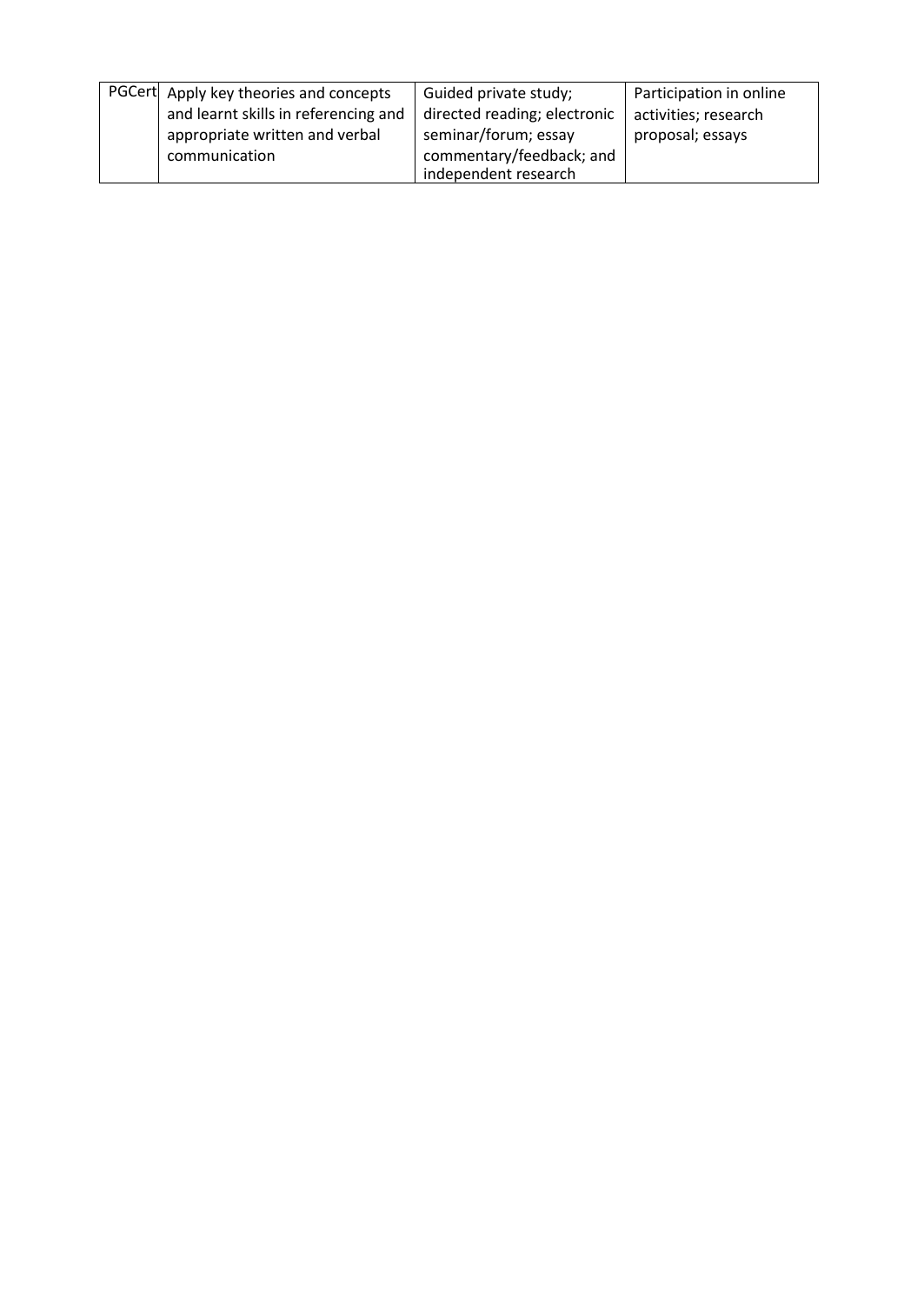|               | <b>Intended Learning Outcomes</b>                                                                                                                                                                                                                   | <b>Teaching and Learning</b>                                                                | <b>How Demonstrated?</b>                                                                                   |  |
|---------------|-----------------------------------------------------------------------------------------------------------------------------------------------------------------------------------------------------------------------------------------------------|---------------------------------------------------------------------------------------------|------------------------------------------------------------------------------------------------------------|--|
|               |                                                                                                                                                                                                                                                     | <b>Methods</b>                                                                              |                                                                                                            |  |
|               |                                                                                                                                                                                                                                                     | <b>Critical analysis</b>                                                                    |                                                                                                            |  |
| <b>MA</b>     | Analyse relevant concepts and<br>practices<br>with independence and rigour,<br>including in an extended<br>research-<br>based dissertation                                                                                                          | Guided private study; essay<br>commentary/feedback; and<br>independent research             | Participation in online<br>activities; literature<br>review; research proposal;<br>essays;<br>dissertation |  |
| PGDip         | Analyse relevant concepts and<br>practices with independence and<br>rigour                                                                                                                                                                          | Guided private study; essay<br>commentary/feedback; and<br>independent research             | Participation in online<br>activities; literature<br>review;<br>research proposal; essays                  |  |
| <b>PGCert</b> | Independently analyse relevant<br>concepts and practices                                                                                                                                                                                            | Guided private study; essay<br>commentary/feedback; and<br>independent research             | Participation in online<br>activities; research<br>proposal;<br>essays                                     |  |
|               |                                                                                                                                                                                                                                                     | <b>Presentation</b>                                                                         |                                                                                                            |  |
| MA            | Organise and present research<br>material in a range of formats,<br>including an extended research-<br>based dissertation; develop<br>arguments drawing on relevant<br>material; write-up and deliver<br>written<br>work to a professional standard | Guided<br>private study;<br>essay<br>commentary/feedback;<br>and<br>independent<br>research | Essay plans; dissertation<br>outline; essays;<br>dissertation                                              |  |
| <b>PGDip</b>  | Organise and present research<br>material in a range of formats;<br>develop arguments drawing on<br>relevant material; write-up and<br>deliver written<br>work to a professional standard                                                           | Guided<br>private study;<br>essay<br>commentary/feedback;<br>independent<br>and<br>research | Essay plans; dissertation<br>outline; essays                                                               |  |
| <b>PGCert</b> | Organise and present relevant<br>material;<br>develop arguments drawing on<br>material read; write-up and deliver<br>written work<br>to a professional standard                                                                                     | Guided private study; essay<br>commentary/feedback; and<br>independent research             | Essay plans; dissertation<br>outline; essays                                                               |  |
| MA            |                                                                                                                                                                                                                                                     | <b>Appraisal of evidence</b>                                                                |                                                                                                            |  |
|               | Confidently<br>persuasively<br>and<br>assess the relevance and evaluate<br>the quality of a range of primary<br>sources and secondary<br>literature.                                                                                                | Guided private study;<br>independent research                                               | Participation in online<br>activities; literature<br>review; research proposal;<br>essays;<br>dissertation |  |
| PGDip         | Confidently and persuasively assess<br>the<br>relevance and evaluate the quality<br>of a range of primary sources and<br>secondary<br>literature.                                                                                                   | Guided private study;<br>independent research                                               | Participation in online<br>activities; literature<br>review; research proposal;<br>essays                  |  |
|               | PGCert Appraise the relevance and quality<br>of a<br>range of appropriate sources                                                                                                                                                                   | Guided private study;<br>independent research                                               | Participation in online<br>activities; research<br>proposal; essays                                        |  |
|               |                                                                                                                                                                                                                                                     | (b) Transferable skills<br><b>Research skills</b>                                           |                                                                                                            |  |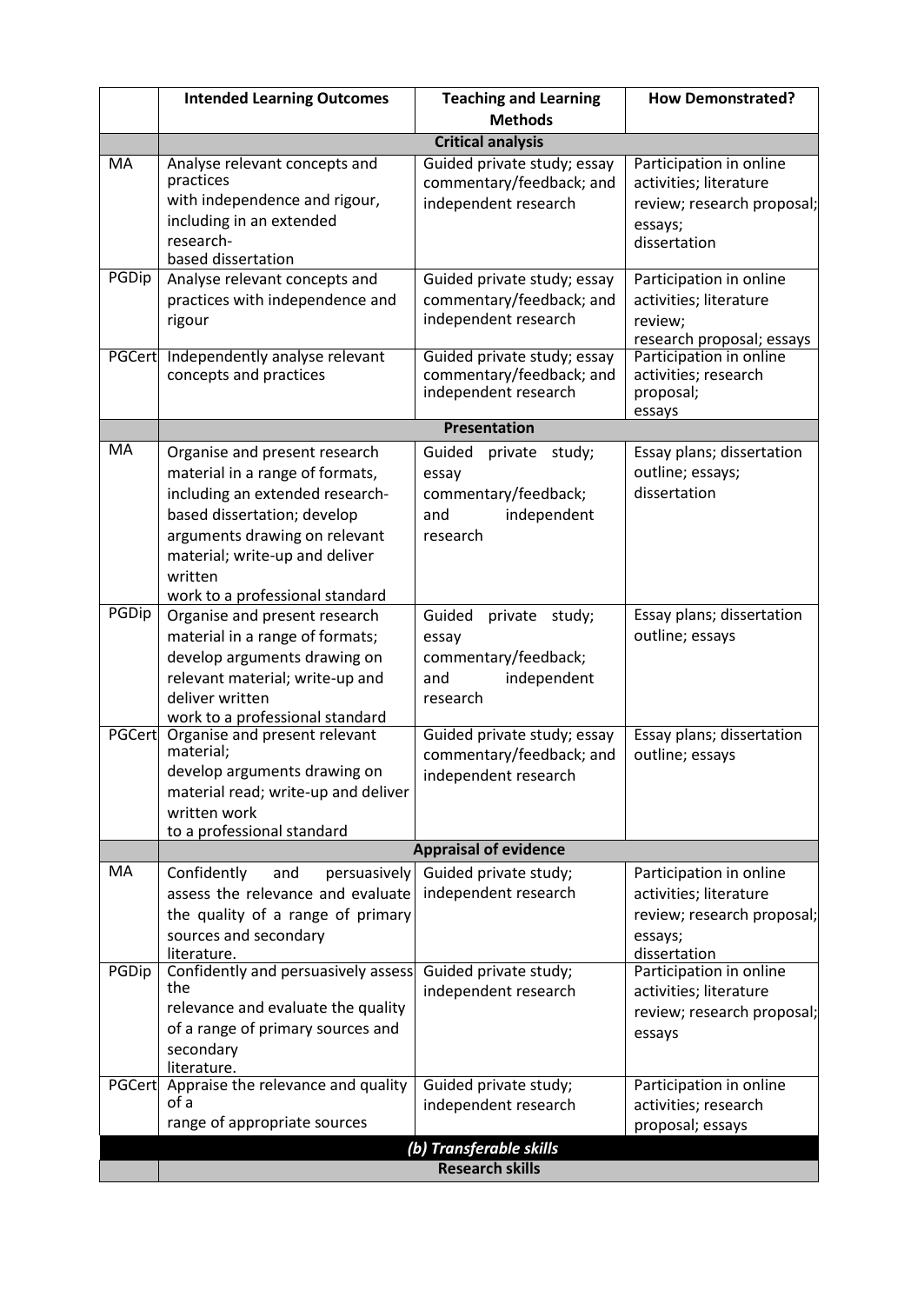| <b>MA</b> | Design appropriate research<br>questions; develop research<br>proposal; discuss the ethical<br>implications of research; recognise<br>and create effective literature<br>reviews. Conceive and produce an<br>independent research-based<br>dissertation. | Formative study/research<br>skills modules (1-4);<br>dissertation supervision;<br>directed reading | Research skills module<br>e-tivities; dissertation<br>outline; literature<br>review; dissertation |
|-----------|----------------------------------------------------------------------------------------------------------------------------------------------------------------------------------------------------------------------------------------------------------|----------------------------------------------------------------------------------------------------|---------------------------------------------------------------------------------------------------|
| PGDip     | Design appropriate research<br>questions;<br>develop research proposal; discuss<br>the ethical implications of<br>research; recognise and create<br>effective literature reviews.                                                                        | Formative study/research<br>skills<br>modules (1-3); directed<br>reading                           | Research skills module e-<br>tivities; research design<br>outline; literature review              |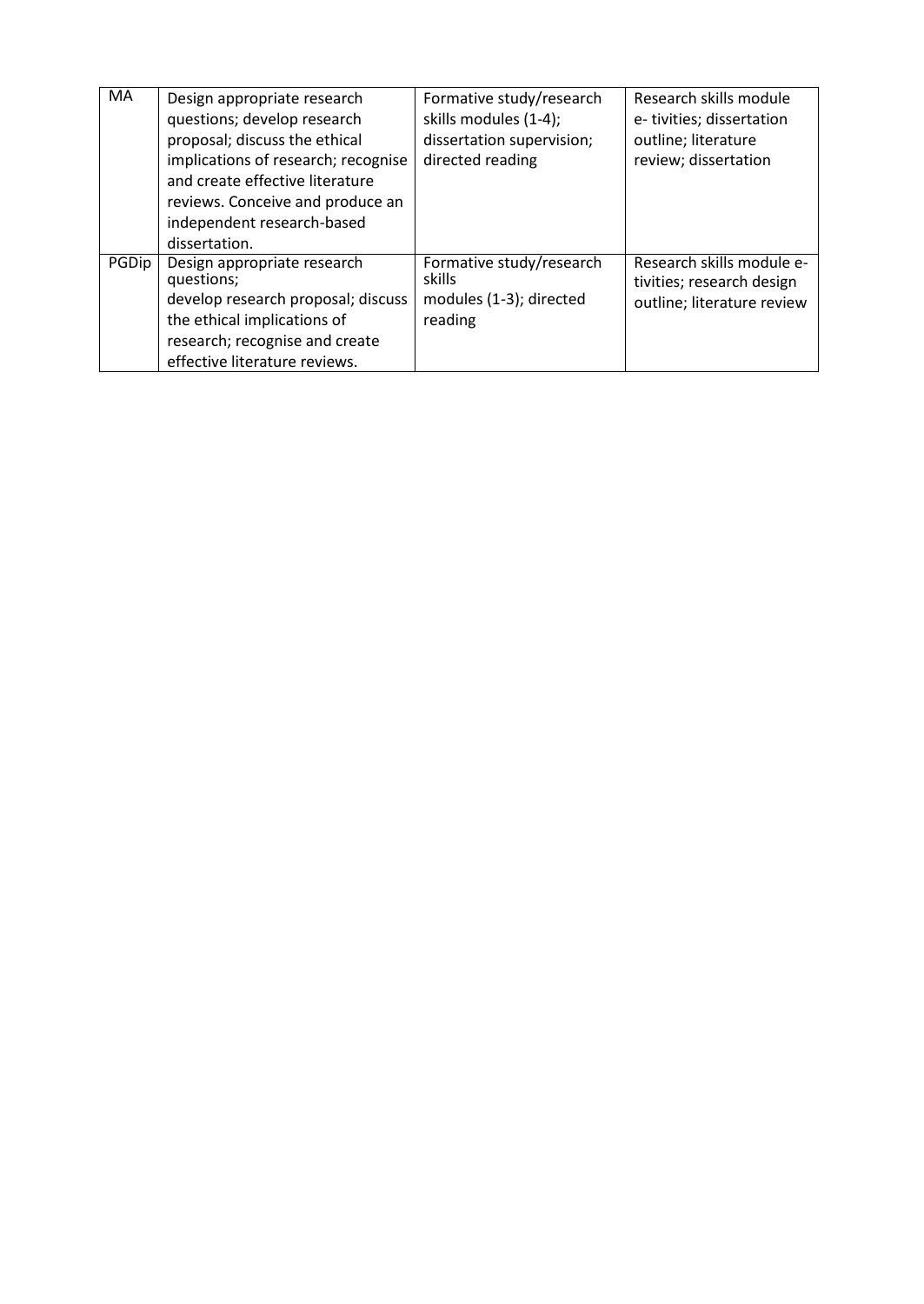|               | <b>Intended Learning Outcomes</b>                                                        | <b>Teaching and Learning</b>                              | <b>How Demonstrated?</b>                               |  |
|---------------|------------------------------------------------------------------------------------------|-----------------------------------------------------------|--------------------------------------------------------|--|
|               |                                                                                          | <b>Methods</b>                                            |                                                        |  |
| <b>PGCert</b> | Design appropriate research<br>questions;                                                | Formative study/research<br>skills                        | Research skills module e-<br>tivities; research design |  |
|               | develop research proposal; discuss                                                       | modules (1 & 2); directed                                 | outline                                                |  |
|               | the ethical implications of research                                                     | reading                                                   |                                                        |  |
|               |                                                                                          | <b>Communication skills</b>                               |                                                        |  |
| MA            | Summarise, explain and analyse                                                           | Guided private study; essay                               | Essay plans; dissertation                              |  |
|               | complex material, and formulate                                                          | commentary/feedback;                                      | outline; essays;                                       |  |
|               | and present critical discussions                                                         | electronic seminar/forum;                                 | dissertation; participation                            |  |
|               | and independent appraisals orally                                                        | and independent research                                  | in on-line activities                                  |  |
|               | and in writing, including in an<br>extended                                              |                                                           |                                                        |  |
|               | research-based dissertation                                                              |                                                           |                                                        |  |
| PGDip         | Summarise, explain and analyse                                                           | Guided private study; essay                               | Essay plans; dissertation                              |  |
|               | complex material, and formulate                                                          | commentary/feedback;                                      | outline; essays;                                       |  |
|               | and present critical discussions                                                         | electronic seminar/forum;                                 | participation in on-line                               |  |
|               | and independent appraisals orally                                                        | and independent research                                  | activities                                             |  |
|               | and in                                                                                   |                                                           |                                                        |  |
|               | writing                                                                                  |                                                           |                                                        |  |
| PGCert        | Summarise and explain complex<br>material, and formulate and                             | Guided private study; essay<br>commentary/feedback;       | Essay plans; dissertation<br>outline; essays;          |  |
|               | present discussions and appraisals                                                       | electronic seminar/forum;                                 | participation in on-line                               |  |
|               | orally and in writing                                                                    | and independent research                                  | activities                                             |  |
|               |                                                                                          |                                                           |                                                        |  |
| <b>MA</b>     | Synthesise research data into                                                            | Data presentation<br>Online resource-based                | Essays; dissertation                                   |  |
|               | coherent                                                                                 | learning;                                                 |                                                        |  |
|               | and sustained arguments using                                                            | electronic                                                |                                                        |  |
|               | appropriate IT resources                                                                 | seminar/forum;                                            |                                                        |  |
|               |                                                                                          | independent research                                      |                                                        |  |
|               | PGDip<br>Synthesise research data into<br>Online resource-based<br>coherent<br>learning; |                                                           | Essays                                                 |  |
|               | and sustained arguments using                                                            | electronic                                                |                                                        |  |
|               | appropriate IT resources                                                                 | seminar/forum;                                            |                                                        |  |
|               |                                                                                          | independent research                                      |                                                        |  |
|               | PGCert Present research data using                                                       | Online resource-based                                     | Essays                                                 |  |
|               | appropriate IT resources                                                                 | learning;                                                 |                                                        |  |
|               |                                                                                          | electronic<br>seminar/forum;                              |                                                        |  |
|               |                                                                                          | independent research                                      |                                                        |  |
|               |                                                                                          | <b>Information</b>                                        |                                                        |  |
|               |                                                                                          | technology                                                |                                                        |  |
| MA            | Confidently and effectively<br>retrieve,                                                 | Induction; online resource-                               | Use of Blackboard and                                  |  |
|               | utilise and present information                                                          | based learning; activities                                | participation in on-<br>line activities;               |  |
|               | using appropriate information                                                            |                                                           | essays; dissertation                                   |  |
|               | technology, for example,                                                                 |                                                           |                                                        |  |
|               | bibliographic software, data                                                             |                                                           |                                                        |  |
|               | archives, data analysis software                                                         |                                                           |                                                        |  |
| PGDip         | Retrieve, utilise and present<br>information using appropriate                           | Induction; online resource-<br>based learning; activities | Use of Blackboard and                                  |  |
|               | information technology, for                                                              |                                                           | participation in on-<br>line activities;               |  |
|               | example, bibliographic software,                                                         |                                                           |                                                        |  |
|               | data archives                                                                            |                                                           | essays                                                 |  |
|               | PGCert Retrieve and present information<br>using                                         | Induction; online resource-                               | Use of Blackboard and                                  |  |
|               | appropriate information                                                                  | based learning; activities                                | participation in on-line                               |  |
|               | technology, for example,                                                                 |                                                           | activities; essays                                     |  |
|               | bibliographic software, data                                                             |                                                           |                                                        |  |
|               | archives                                                                                 |                                                           |                                                        |  |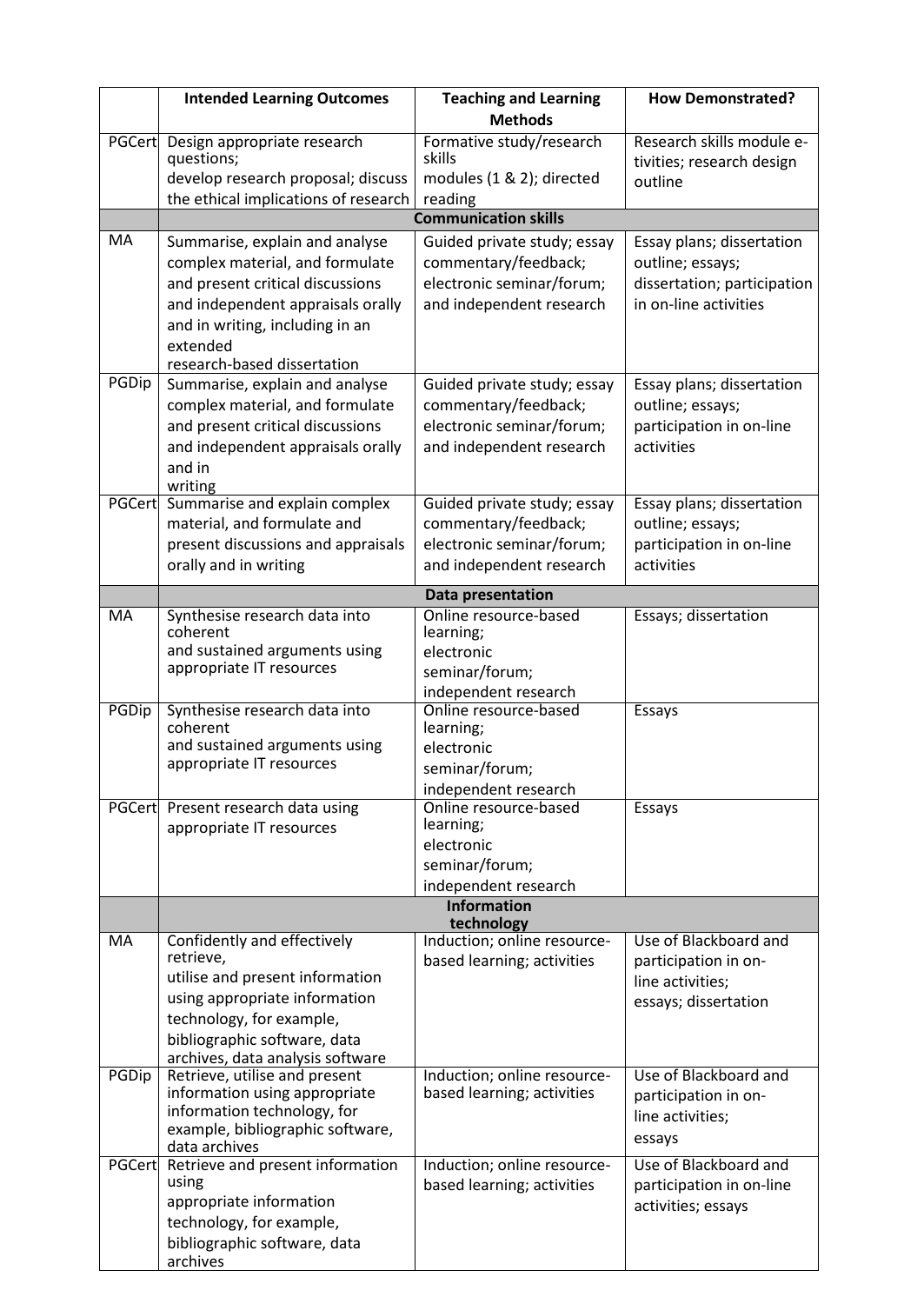|        |                                                                                          | <b>Problem solving</b>                                                               |                                                    |
|--------|------------------------------------------------------------------------------------------|--------------------------------------------------------------------------------------|----------------------------------------------------|
| MA     | Identify, investigate, analyse,                                                          | Guided private study; online                                                         | Essays; dissertation;                              |
|        | formulate                                                                                | resource-based learning;                                                             | participation in on-                               |
|        | and advocate solutions to problems                                                       | electronic seminar/forum                                                             | line activities                                    |
| PGDip  | Identify, investigate, analyse,                                                          | Guided private study; online                                                         | Essays; participation in                           |
|        | formulate                                                                                | resource-based learning;                                                             | on-                                                |
|        | and advocate solutions to problems                                                       | electronic seminar/forum                                                             | line activities                                    |
| PGCert | Identify and analyse relevant<br>problems<br>and select between appropriate<br>responses | Guided private study; online<br>resource-based learning;<br>electronic seminar/forum | Essays; participation in<br>on-<br>line activities |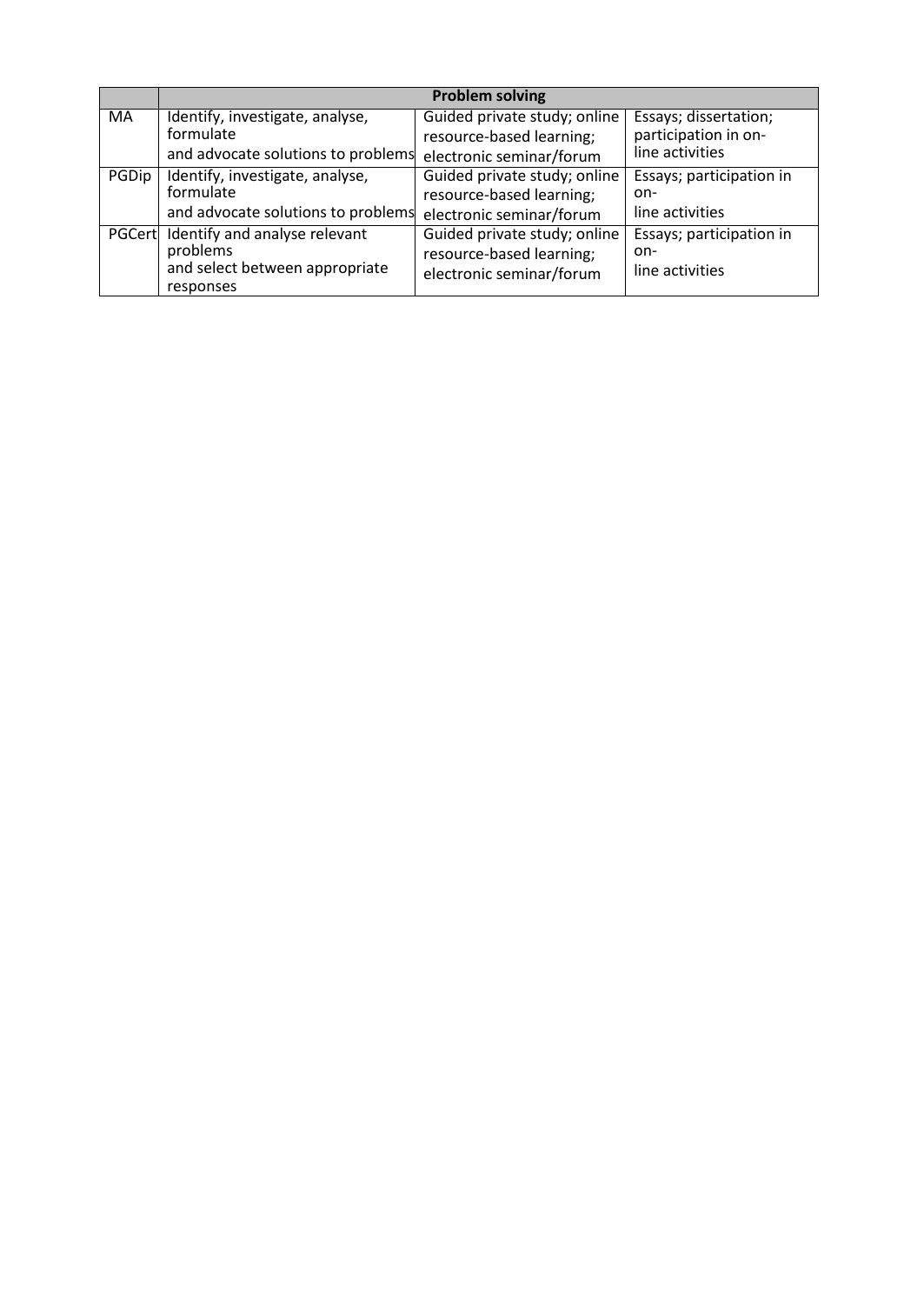|           | <b>Intended Learning Outcomes</b>                 | <b>Teaching and Learning</b> | <b>How Demonstrated?</b>                |
|-----------|---------------------------------------------------|------------------------------|-----------------------------------------|
|           |                                                   | <b>Methods</b>               |                                         |
|           | <b>Working</b>                                    |                              |                                         |
|           |                                                   | relationships                |                                         |
| <b>MA</b> | Collaborate confidently and<br>effectively        | Electronic seminar/forum;    | Participation in on-line                |
|           | as part of a team. Identify                       | dissertation supervision     | activities: message<br>boards and Wikis |
|           | appropriate opportunities for                     |                              |                                         |
|           | drawing on the knowledge and                      |                              |                                         |
|           | expertise of others; contribute and               |                              |                                         |
|           | comment on ideas in                               |                              |                                         |
|           | learning groups                                   |                              |                                         |
| PGDip     | Collaborate effectively as part of a              | Electronic seminar/forum     | Participation in on-line                |
|           | team. Identify appropriate                        |                              | activities: message                     |
|           | opportunities for drawing on the                  |                              | boards and Wikis                        |
|           | knowledge and expertise of                        |                              |                                         |
|           | others; contribute and comment                    |                              |                                         |
|           | on ideas in                                       |                              |                                         |
| PGCert    | learning groups<br>Collaborate as part of a team. | Electronic seminar/forum     | Participation in on-line                |
|           | Identify                                          |                              | activities: message                     |
|           | appropriate opportunities for                     |                              | boards and Wikis                        |
|           | drawing on the knowledge and                      |                              |                                         |
|           | expertise of others; contribute                   |                              |                                         |
|           | and comment on                                    |                              |                                         |
|           | ideas in learning groups                          |                              |                                         |
|           |                                                   | <b>Managing learning</b>     |                                         |
| MA        | Develop and implement personal<br>plan            | Non-core module activities;  | Participation in online                 |
|           | of work to meet a deadline                        | guided independent study;    | activities; essays;                     |
|           |                                                   | personal tutor system;       | dissertation; Personal                  |
|           | Work independently and in groups                  | dissertation supervision     | <b>Development Planning</b>             |
|           | towards the completion of a range                 |                              |                                         |
|           | of                                                |                              |                                         |
|           | tasks                                             |                              |                                         |
| PGDip     | Develop and implement personal                    | Non-core module activities;  | Participation in online                 |
|           | plan                                              | guided independent study;    | activities; essays; Personal            |
|           | of work to meet a deadline                        | personal tutor system        | <b>Development Planning</b>             |
|           |                                                   |                              |                                         |
|           | Work independently and in groups                  |                              |                                         |
|           | towards the completion of a range                 |                              |                                         |
|           | of<br>tasks                                       |                              |                                         |
| PGCert    | Develop and implement personal                    | Non-core module activities;  | Participation in online                 |
|           | plan                                              | guided independent study;    | activities; essays; Personal            |
|           | of work to meet a deadline                        | personal tutor system        | <b>Development Planning</b>             |
|           |                                                   |                              |                                         |
|           | Work independently and in groups                  |                              |                                         |
|           | towards the completion of a range<br>of tasks     |                              |                                         |
|           |                                                   | <b>Career management</b>     |                                         |
| MA        | Take charge of one's own progress                 | Non-core module activities;  | Participation in online                 |
|           | and                                               | personal tutor system; PDP   | activities; Personal                    |
|           | development                                       | training (on-line)           | <b>Development Planning</b>             |
|           |                                                   |                              |                                         |
|           | Reflect on one's strengths,                       |                              |                                         |
|           | interests, motivations and skills;                |                              |                                         |
|           | recognise one's achievements                      |                              |                                         |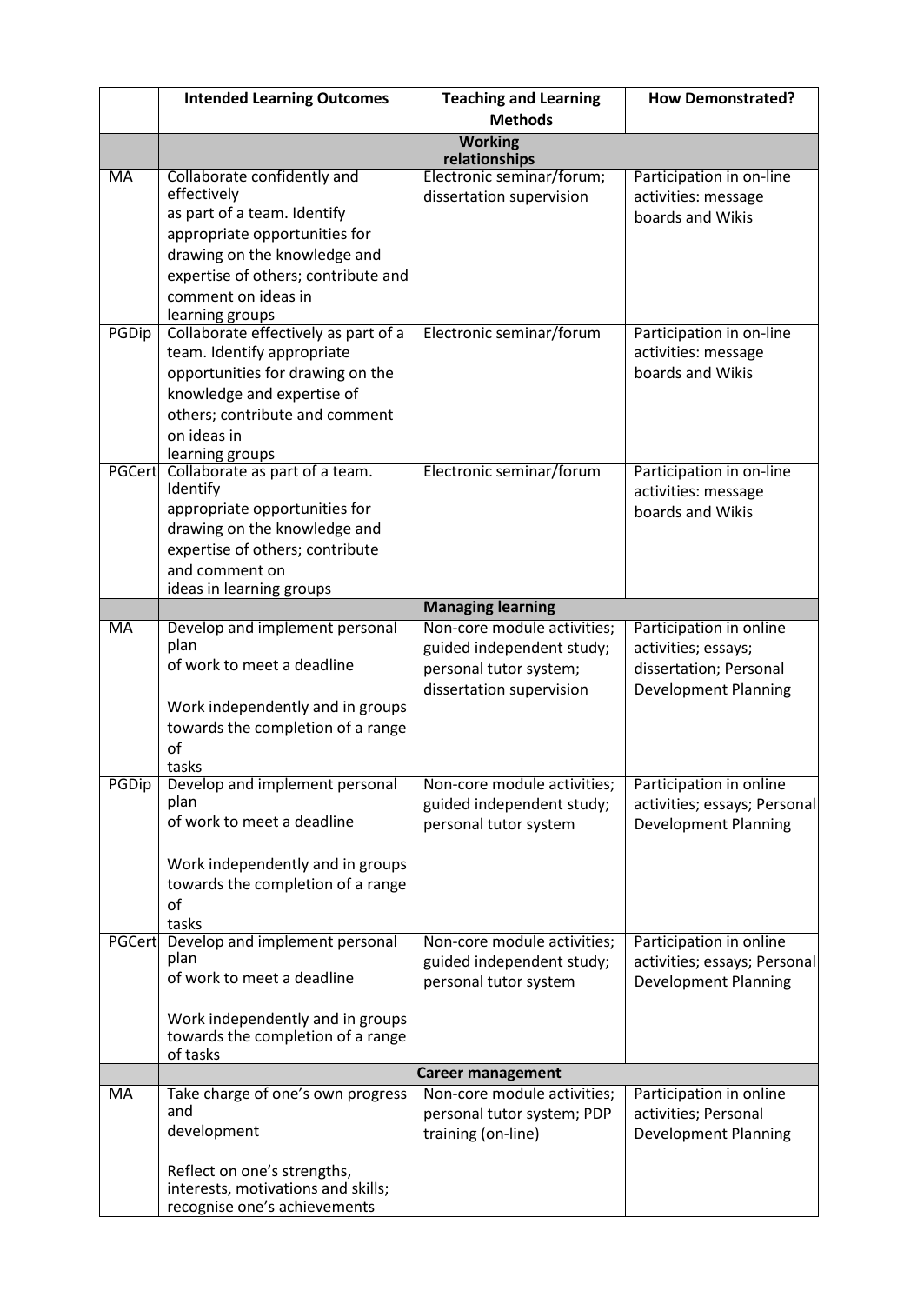| PGDip | Take charge of one's own progress                                                                 | Non-core module activities; | Participation in online     |
|-------|---------------------------------------------------------------------------------------------------|-----------------------------|-----------------------------|
|       | and                                                                                               | personal tutor system; PDP  | activities; Personal        |
|       | development                                                                                       | training (on-line)          | <b>Development Planning</b> |
|       | Reflect on one's strengths,<br>interests, motivations and skills;<br>recognise one's achievements |                             |                             |
|       | PGCert Take charge of one's own progress                                                          | Non-core module activities; | Participation in online     |
|       | and                                                                                               | personal tutor system; PDP  | activities; Personal        |
|       | development                                                                                       | training (on-line)          | <b>Development Planning</b> |
|       | Reflect on one's strengths,<br>interests, motivations and skills;<br>recognise one's achievements |                             |                             |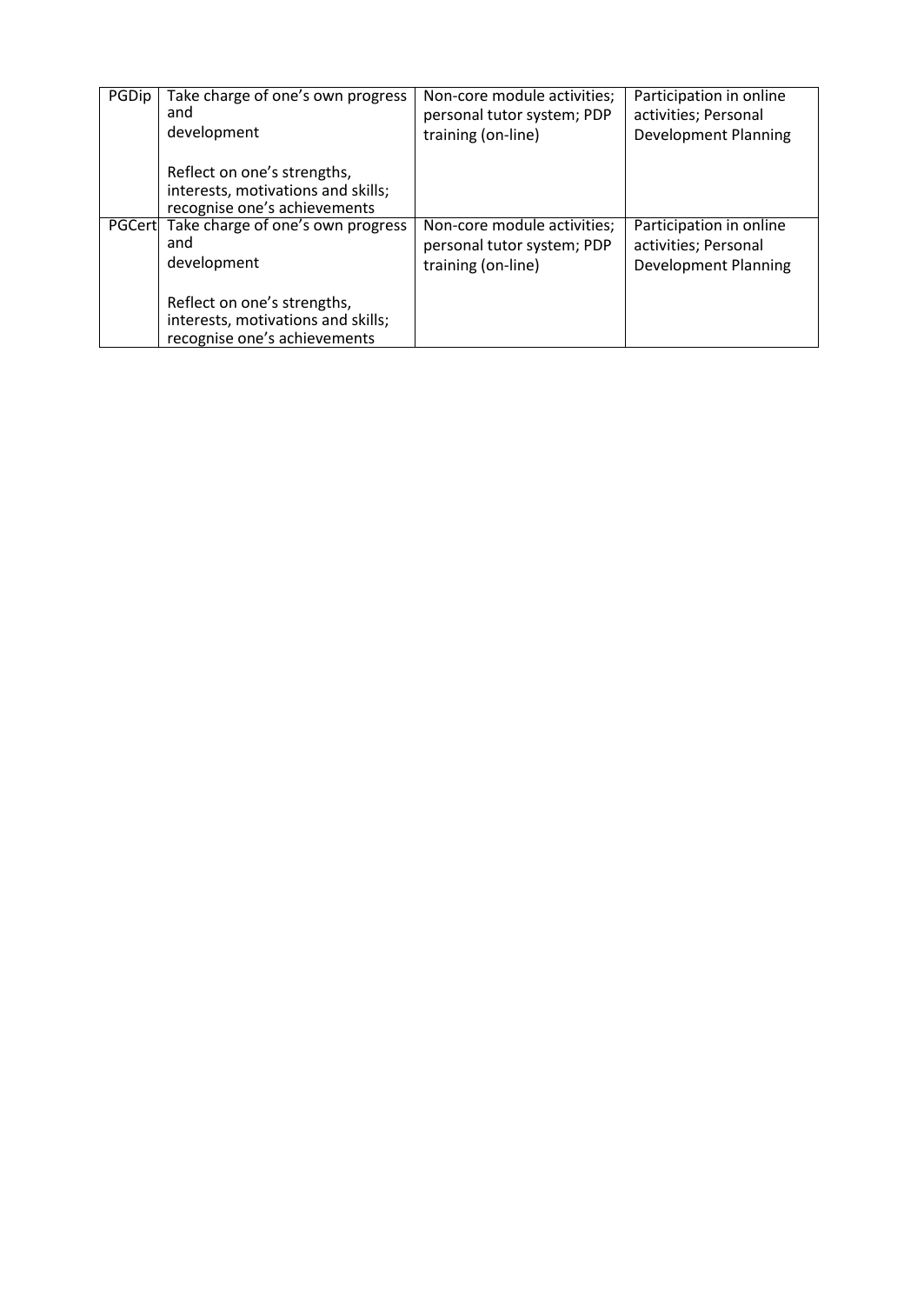## **10. Special features:**

The programme is designed to build on the university's Learning Innovation Strategy, and is subject to on-going collaborative development with the Leicester Learning Institute. The programme is based on a social constructivist learning model.

Students are expected to complete a dissertation that is in line with the award title.

## **11. Indications of programme quality:**

- Considerable departmental experience in e-learning as a result of the development and success of our existing DL programmes;
- Presentations from current students and former students at national and international conferences;
- Regular progression of former students into academic posts and postdoctoral and research projects;
- Consistent, positive feedback from current and former students;
- Consistent positive feedback from external examiners.

# **12. Scheme of Assessment**

Senate Regulation 6: Regulations governing taught postgraduate programmes of study applies[:](http://www2.le.ac.uk/offices/sas2/regulations/general-regulations-for-taught-programmes)

<http://www2.le.ac.uk/offices/sas2/regulations/general-regulations-for-taught-programmes>

Students are only expected to complete the summative elements of the modules within this programme in order to pass.

# **13. Progression points**

As defined in [Senate Regulation 6: Regulations governing taught postgraduate programmes of](http://www2.le.ac.uk/offices/sas2/regulations/general-regulations-for-taught-programmes) [study](http://www2.le.ac.uk/offices/sas2/regulations/general-regulations-for-taught-programmes)

Board of Examiners in February and August will confirm that students have satisfactorily completed the requirements (in accordance to the relevant scheme of assessment) to progress to the dissertation.

### **14. Rules relating to re-sits or re-submissions:**

As defined in [Senate Regulation 6: Regulations governing taught postgraduate programmes of](http://www2.le.ac.uk/offices/sas2/regulations/general-regulations-for-taught-programmes) [study](http://www2.le.ac.uk/offices/sas2/regulations/general-regulations-for-taught-programmes)

# **15. Additional information** [e.g. timetable for admissions]

### **Sustainability**

Strengthening global peace, security and governance is at the heart of the UK's 2018 aid strategy and is the central focus of our distance learning MA programmes (see https://le.ac.uk/engagement/sdgs for details). Our courses directly contribute to Sustainability Development Goat (SDG) 16 Peace, Justice and Strong Institutions. A number of our MAs (particularly MA SCID) are designed for students who work or wish to work in the security, humanitarian or development sector thereby having a direct influence on practice. All our DL MAs support SDG 5 Gender Equality both through its engagement with academic debates about the role of gender in international politics, security, peace and development. I should also be noted that distance learning provides opportunities for women to access education, widening access to those who may be unable to travel for university education due to work or caring responsibilities. The programme also supports SDG 4 – Quality Education by providing access to academically rigorous and vocationally relevant education to anyone, anywhere in the world. Distance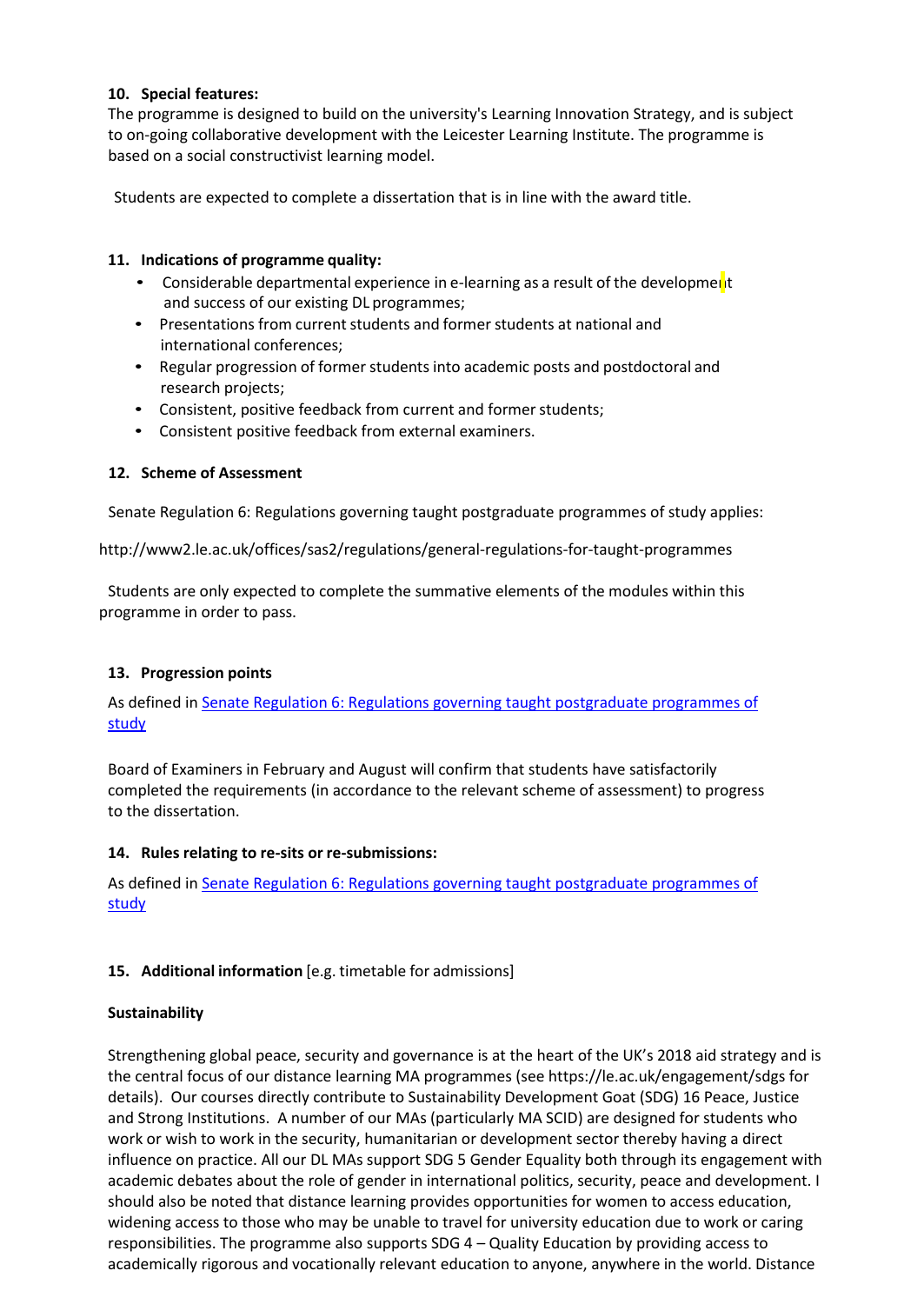learning allows for capacity building without students having to leave their home countries.

# **16. External Examiners:**

The details of the External Examiner(s) for this programme and the most recent External Examiners' reports can be found [here.](https://exampapers.le.ac.uk/xmlui/handle/123456789/227)